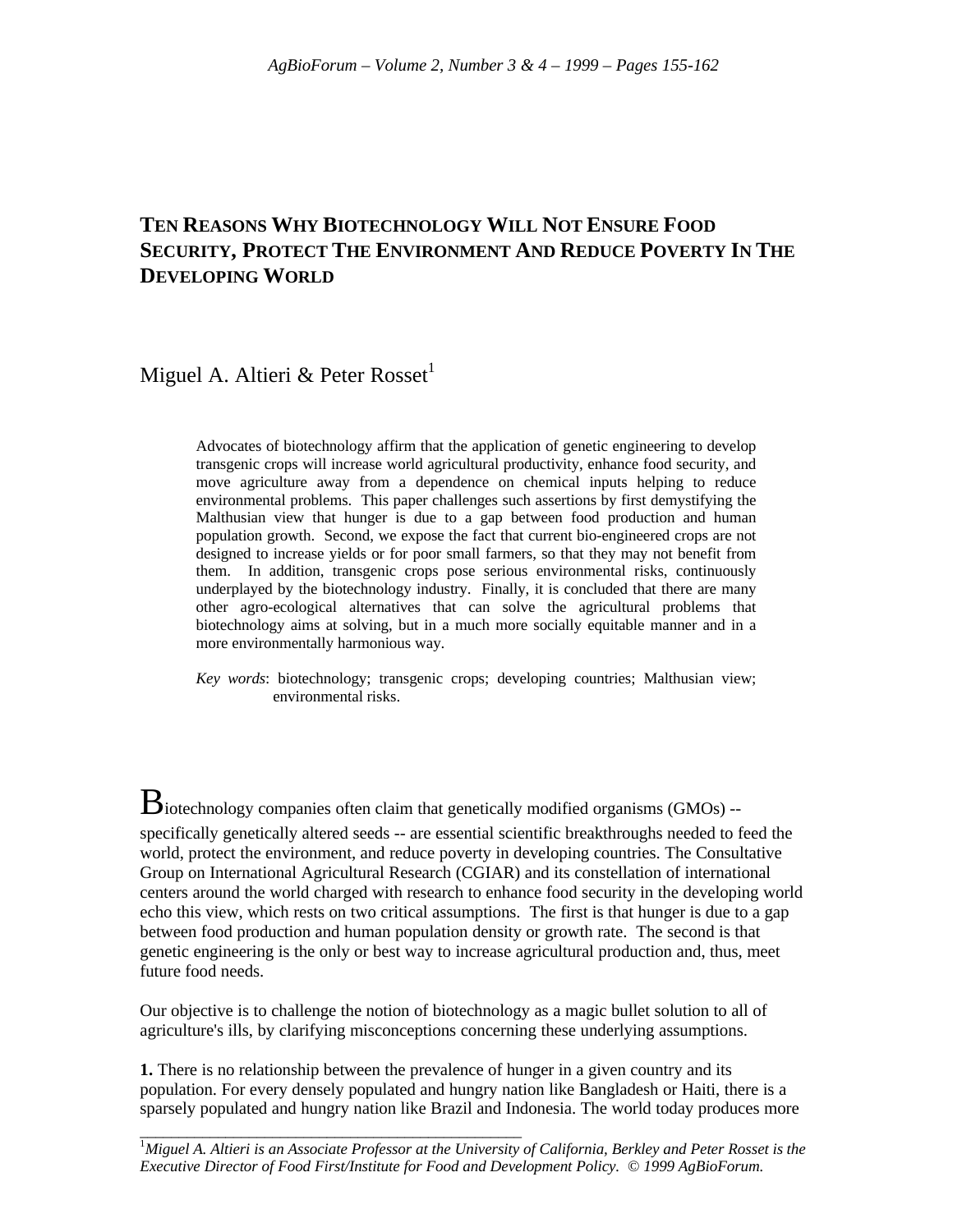food per inhabitant than ever before. Enough food is available to provide 4.3 pounds for every person everyday: 2.5 pounds of grain, beans and nuts, about a pound of meat, milk and eggs and another of fruits and vegetables. The real causes of hunger are poverty, inequality and lack of access to food and land. Too many people are too poor to buy the food that is available (but often poorly distributed) or lack the land and resources to grow it themselves (Lappe, Collins & Rosset 1998).

**2.** Most innovations in agricultural biotechnology have been profit-driven rather than needdriven. The real thrust of the genetic engineering industry is not to make third world agriculture more productive, but rather to generate profits (Busch *et al.*, l990). This is illustrated by reviewing the principle technologies on the market today: (1) herbicide resistant crops, such as Monsanto's "Roundup Ready" soybeans, seeds that are tolerant to Monsanto's herbicide Roundup, and (2) "Bt" (*Bacillus thuringiensis*) crops which are engineered to produce their own insecticide. In the first instance, the goal is to win a greater herbicide market-share for a proprietary product and, in the second, to boost seed sales at the cost of damaging the usefulness of a key pest management product (the *Bacillus thuringiensis* based microbial insecticide) relied upon by many farmers, including most organic farmers, as a powerful alternative to insecticides . These technologies respond to the need of biotechnology companies to intensify farmers' dependence upon seeds protected by so-called "intellectual property rights" which conflict directly with the age-old rights of farmers to reproduce, share or store seeds (Hobbelink, l991). Whenever possible corporations will require farmers to buy a company's brand of inputs and will forbid farmers from keeping or selling seed. By controlling germplasm from seed to sale, and by forcing farmers to pay inflated prices for seed-chemical packages, companies are determined to extract the most profit from their investment (Krimsky & Wrubel, l996).

**3.** The integration of the seed and chemical industries appears destined to accelerate increases in per acre expenditures for seeds plus chemicals, delivering significantly lower returns to growers. Companies developing herbicide tolerant crops are trying to shift as much per acre cost as possible from the herbicide onto the seed via seed costs and technology charges. Increasingly price reductions for herbicides will be limited to growers purchasing technology packages. In Illinois, the adoption of herbicide resistant crops makes for the most expensive soybean seedplus-weed management system in modern history -- between \$40.00 and \$60.00 per acre depending on fee rates, weed pressure, and so on. Three years ago, the average seed-plus-weed control costs on Illinois farms was \$26 per acre, and represented 23% of variable costs; today they represent 35-40% (Benbrook, l999). Many farmers are willing to pay for the simplicity and robustness of the new weed management system, but such advantages may be short-lived as ecological problems arise.

**4.** Recent experimental trials have shown that genetically engineered seeds do not increase the yield of crops. A recent study by the United States Department of Agriculture (USDA) Economic Research Service shows that in 1998 yields were not significantly different in engineered versus non-engineered crops in 12 of 18 crop/region combinations. In the six crop/region combinations where Bt crops or herbicide tolerant crops (HTCs) fared better, they exhibited increased yields between 5-30%. Glyphosphate tolerant cotton showed no significant yield increase in either region where it was surveyed. This was confirmed in another study examining more than 8,000 field trials, where it was found that Roundup Ready soybean seeds produced fewer bushels of soybeans than similar conventionally bred varieties (USDA, l999).

**5.** Many scientists claim that the ingestion of genetically engineered food is harmless. Recent evidence, however, shows that there are potential risks of eating such foods as the new proteins produced in such foods could: (1) act themselves as allergens or toxins; (2) alter the metabolism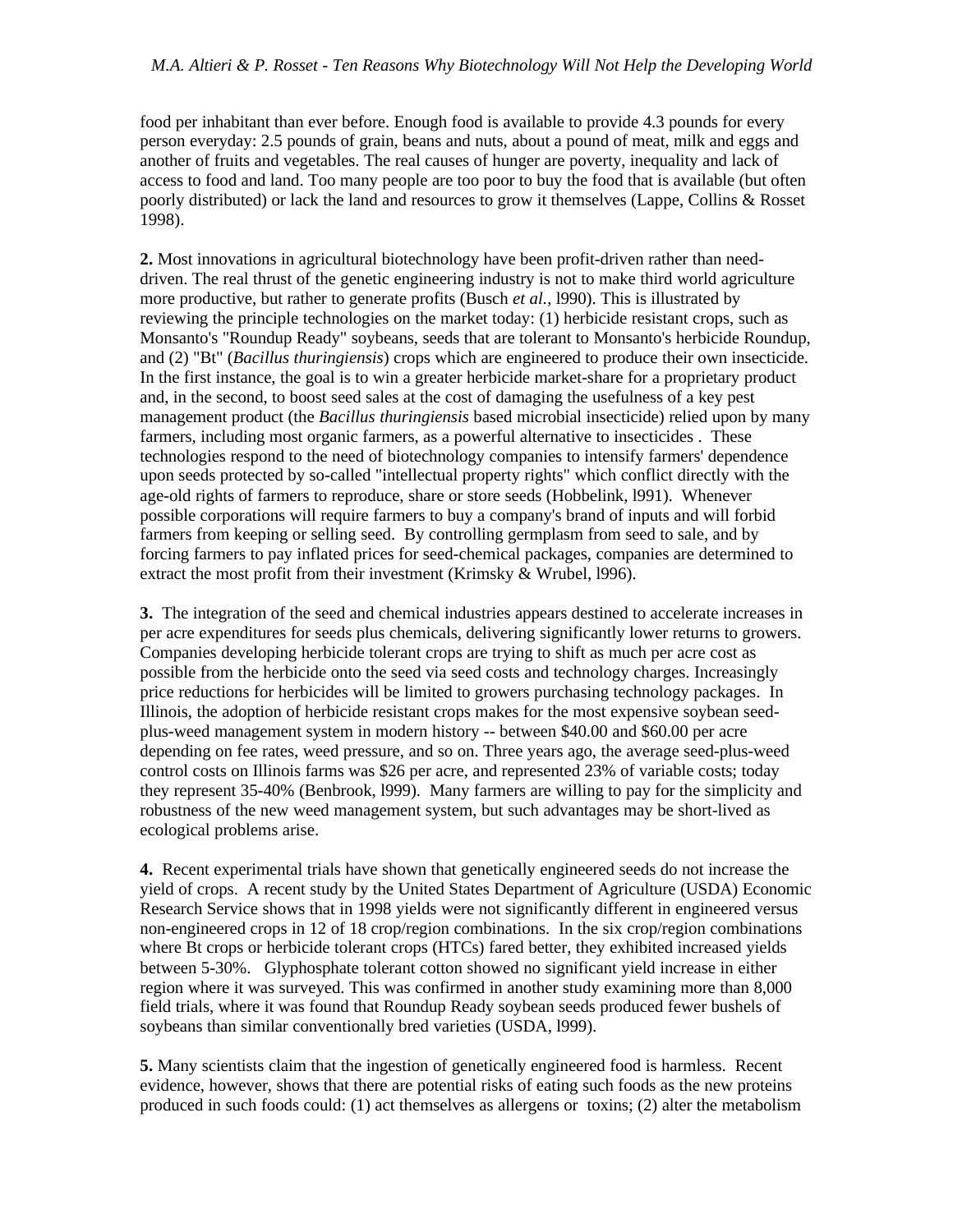of the food producing plant or animal, causing it to produce new allergens or toxins; or (3) reduce its nutritional quality or value. In the case of (3), herbicide resistant soybeans can contain less isoflavones, an important phytoestrogen present in soybeans, believed to protect women from a number of cancers. At present, developing countries are importing soybean and corn from the United States, Argentina, and Brazil. Genetically engineered foods are beginning to flood the markets in the importing countries, yet no one can predict all their health effects on consumers, who are unaware that they are eating such food. Because genetically engineered food remains unlabeled, consumers cannot discriminate between genetically engineered (GE) and non-GE food, and should serious health problems arise, it will be extremely difficult to trace them to their source. Lack of labeling also helps to shield the corporations that could be potentially responsible from liability (Lappe & Bailey, l998).

**6.** Transgenic plants which produce their own insecticides, closely follow the pesticide paradigm, which is itself rapidly failing due to pest resistance to insecticides. Instead of the failed "one pest-one chemical" model, genetic engineering emphasizes a "one pest-one gene" approach, shown over and over again in laboratory trials to fail, as pest species rapidly adapt and develop resistance to the insecticide present in the plant (Alstad  $&$  Andow, 1995). Not only will the new varieties fail over the short-to-medium term, despite so-called voluntary resistance management schemes (Mallet & Porter, l992), but in the process may render useless the natural Bt-pesticide which is relied upon by organic farmers and others desiring to reduce chemical dependence. Bt crops violate the basic and widely accepted principle of integrated pest management (IPM), which is that reliance on any single pest management technology tends to trigger shifts in pest species or the evolution of resistance through one or more mechanisms (NRC, 1996). In general, the greater the selection pressure across time and space, the quicker and more profound the pests evolutionary response. An obvious reason for adopting this principle is that it reduces pest exposure to pesticides, retarding the evolution of resistance. But when the product is engineered into the plant itself, pest exposure leaps from minimal and occasional to massive and continuous exposure, dramatically accelerating resistance (Gould, l994). *Bacillus thuringiensis* will rapidly become useless, both as a feature of the new seeds and as an old standby sprayed when needed by farmers that want out of the pesticide treadmill (Pimentel *et al.*, l989).

**7.** The global fight for market share is leading companies to massively deploy transgenic crops around the world (more than 30 million hectares in l998) without proper advance testing of shortor long-term impacts on human health and ecosystems. In the United States, private sector pressure led the White House to decree "no substantial difference" between altered and normal seeds, thus evading normal Food and Drug Administration (FDA) and Environmental Protection Agency (EPA) testing. Confidential documents made public in an on-going class action lawsuit have revealed that the FDA's own scientists do not agree with this determination. One reason is that many scientists are concerned that the large scale use of transgenic crops poses a series of environmental risks that threaten the sustainability of agriculture (Goldberg, 1992; Paoletti  $\&$ Pimentel, l996; Snow & Moran, l997; Rissler & Mellon, l996; Kendall *et al*., l997; Royal Society, l998). These risk areas are as follows:

• The trend to create broad international markets for single products, is simplifying cropping systems and creating genetic uniformity in rural landscapes. History has shown that a huge area planted to a single crop variety is very vulnerable to new matching strains of pathogens or insect pests. Furthermore, the widespread use of homogeneous transgenic varieties will unavoidably lead to "genetic erosion," as the local varieties used by thousands of farmers in the developing world are replaced by the new seeds (Robinson, l996).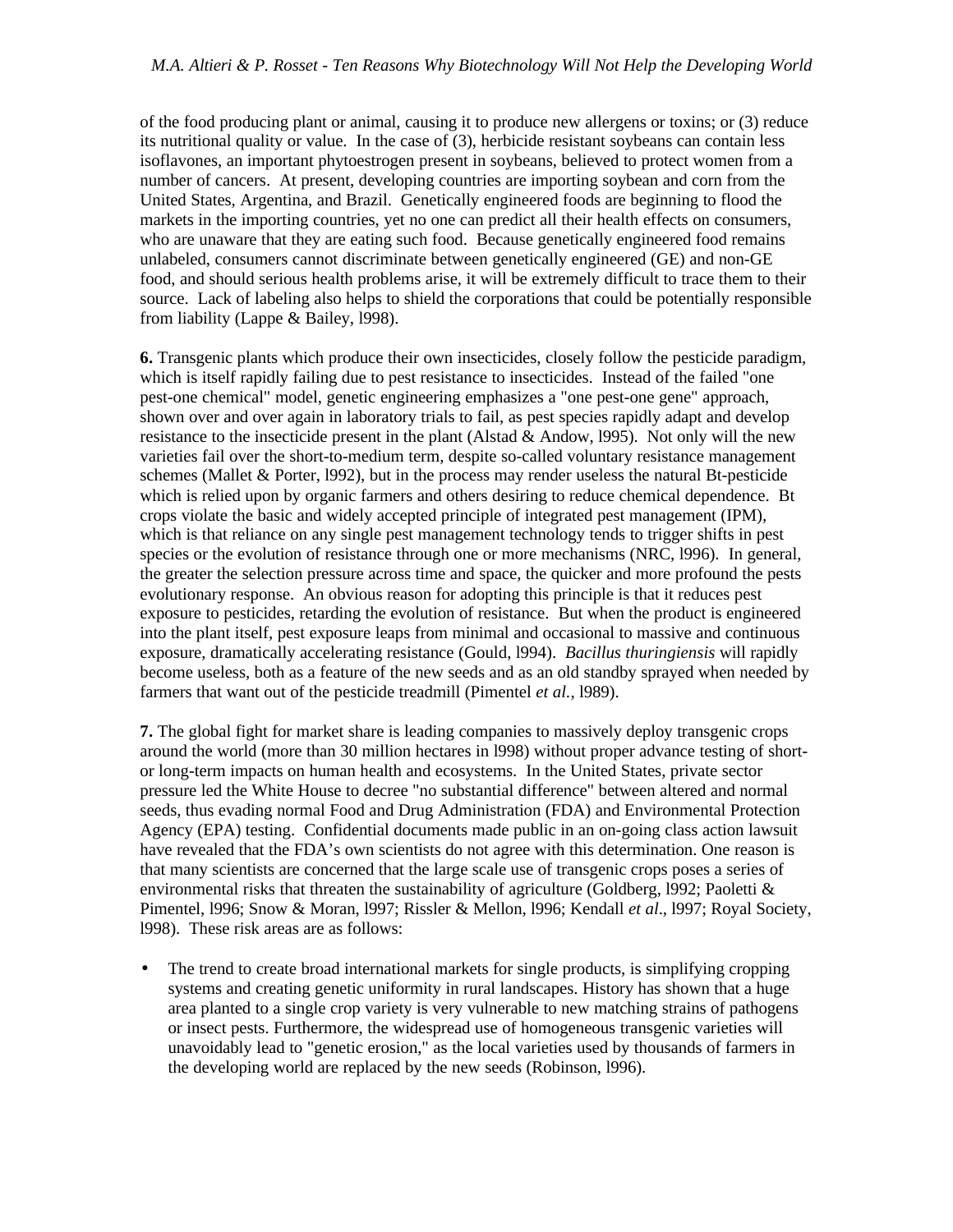- The use of herbicide resistant crops undermines the possibilities of crop diversification, thus, reducing agrobiodiversity in time and space (Altieri, l994).
- The potential transfer through gene flow of genes from herbicide resistant crops to wild or semidomesticated relatives can lead to the creation of superweeds (Lutman, l999).
- There is potential for herbicide resistant varieties to become serious weeds in other crops (Duke l996; Holt & Le Baron, l990).
- Massive use of Bt crops affects non-target organisms and ecological processes. Recent evidence shows that the Bt toxin can affect beneficial insect predators that feed on insect pests present on Bt crops (Hilbeck *et al.*, l998). In addition, windblown pollen from Bt crops, found on natural vegetation surrounding transgenic fields, can kill non-target insects such as the monarch butterfly (Losey *et al*., l999). Moreover, Bt toxin present in crop foliage plowed under after harvest can adhere to soil colloids for up to 3 months, negatively affecting the soil invertebrate populations that break down organic matter and play other ecological roles (Donnegan *et al*., l995; Palm *et al*. l996).
- There is potential for vector recombination to generate new virulent strains of viruses, especially in transgenic plants engineered for viral resistance with viral genes. In plants containing coat protein genes, there is a possibility that such genes will be taken up by unrelated viruses infecting the plant. In such situations, the foreign gene changes the coat structure of the viruses and may confer properties, such as changed method of transmission between plants. The second potential risk is that recombination between RNA virus and a viral RNA inside the transgenic crop could produce a new pathogen leading to more severe disease problems. Some researchers have shown that recombination occurs in transgenic plants and that under certain conditions it produces a new viral strain with altered host range (Steinbrecher, l996).

Ecological theory predicts that the large-scale landscape homogenization with transgenic crops will exacerbate the ecological problems already associated with monoculture agriculture. Unquestioned expansion of this technology into developing countries may not be wise or desirable. There is strength in the agricultural diversity of many of these countries, and it should not be inhibited or reduced by extensive monoculture, especially when consequences of doing so results in serious social and environmental problems (Altieri, l996).

Although the ecological risks issue has received some discussion in government, international, and scientific circles, discussions have often been pursued from a narrow perspective that has downplayed the seriousness of the risks (Kendall *et al*., 1997; Royal Society, 1998). In fact, methods for risk assessment of transgenic crops are not well developed (Kjellsson & Simmsen, 1994) and there is justifiable concern that current field biosafety tests tell little about potential environmental risks associated with commercial-scale production of transgenic crops. A main concern is that international pressures to gain markets and profits is resulting in companies releasing transgenic crops too fast, without proper consideration for the long-term impacts on people or the ecosystem.

**8.** There are many unanswered ecological questions regarding the impact of transgenic crops. Many environmental groups have argued for the creation of suitable regulation to mediate the testing and release of transgenic crops to offset environmental risks and demand a much better assessment and understanding of ecological issues associated with genetic engineering. This is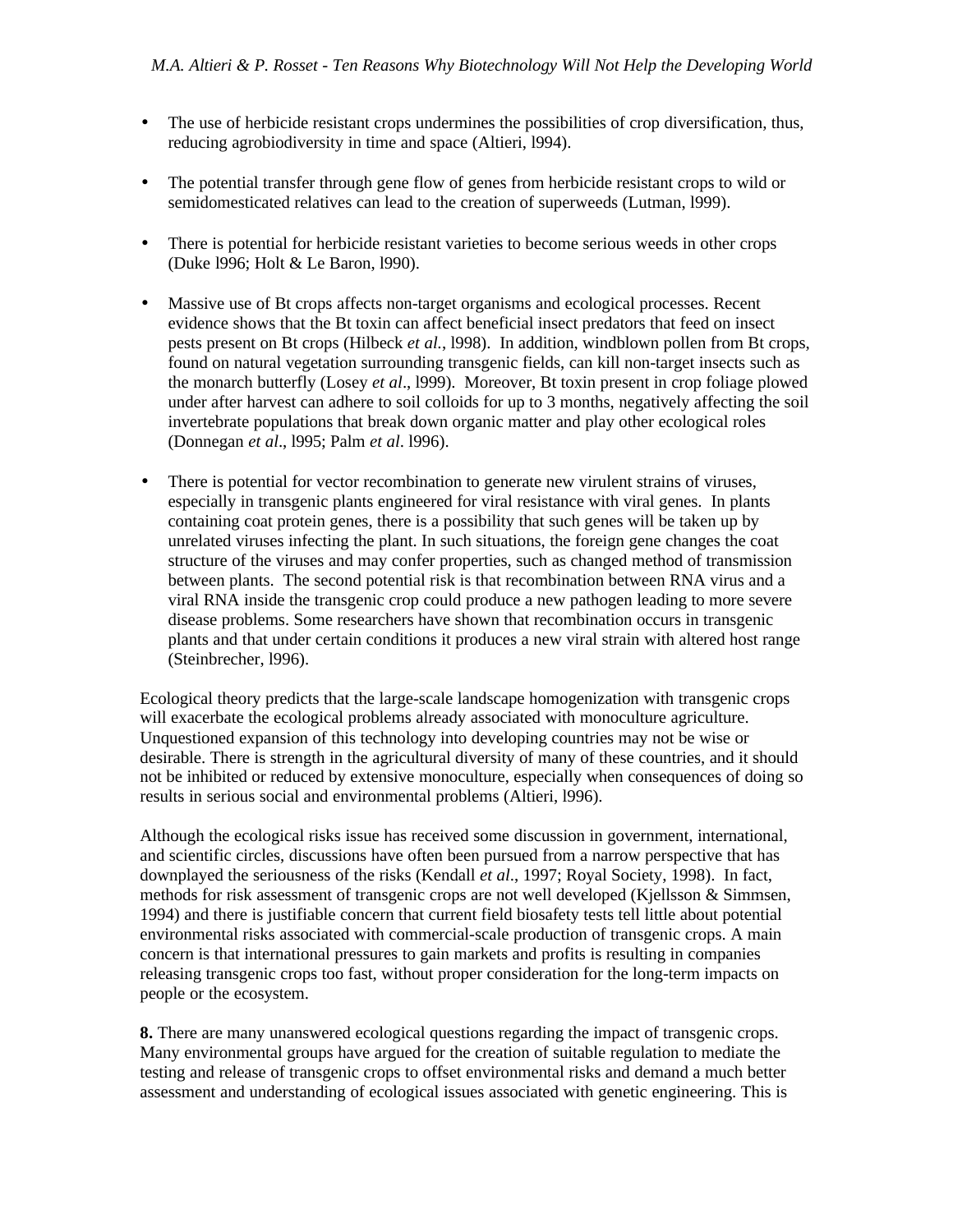crucial, as many results emerging from the environmental performance of released transgenic crops suggest that in the development of resistant crops not only is there a need to test direct effects on the target insect or weed, but the indirect effects on the plant. Plant growth, nutrient content, metabolic changes, and effects on the soil and non-target organisms should all be examined. Unfortunately, funds for research on environmental risk assessment are very limited. For example, the USDA spends only 1% of the funds allocated to biotechnology research on risk assessment, about \$1-2 million per year. Given the current level of deployment of genetically engineered plants, such resources are not enough to even discover the "tip of the iceberg". It is a tragedy-in-the-making that so many millions of hectares have been planted without proper biosafety standards. Worldwide such acreage expanded considerably in 1998 with transgenic cotton reaching 6.3 million acres, transgenic corn reaching 20.8 million acres, and transgenic soybean 36.3 million acres. This expansion has been helped along by marketing and distribution agreements entered into by corporations and marketers (i.e., Ciba Seeds with Growmark and Mycogen Plant Sciences with Cargill), and in the absence of regulations in many developing countries. Genetic pollution, unlike oil spills, cannot be controlled by throwing a boom around it.

**9.** As the private sector has exerted more and more dominance in advancing new biotechnologies, the public sector has had to invest a growing share of its scarce resources in enhancing biotechnological capacities in public institutions, including the CGIAR, and in evaluating and responding to the challenges posed by incorporating private sector technologies into existing farming systems. Such funds would be much better used to expand support for ecologically based agricultural research, as all the biological problems that biotechnology aims at can be solved using agroecological approaches. The dramatic effects of rotations and intercropping on crop health and productivity, as well as of the use of biological control agents on pest regulation have been confirmed repeatedly by scientific research. The problem is that research at public institutions increasingly reflects the interests of private funders at the expense of public good research, such as biological control, organic production systems and general agroecological techniques. Civil society must request for more research on alternatives to biotechnology by universities and other public organizations (Krimsky & Wrubel, l996). There is also an urgent need to challenge the patent system and intellectual property rights intrinsic to the World Trade Organization (WTO) which not only provide multinational corporations with the right to seize and patent genetic resources, but will also accelerate the rate at which market forces already encourage monocultural cropping with genetically uniform transgenic varieties. Based on history and ecological theory, it is not difficult to predict the negative impacts of such environmental simplification on the health of modern agriculture (Altieri, l996).

**10.** Much of the needed food can be produced by small farmers located throughout the world using agroecological technologies (Uphoff & Altieri , l999). In fact, new rural development approaches and low-input technologies spearheaded by farmers and non-governmental organizations (NGOs) around the world are already making a significant contribution to food security at the household, national, and regional levels in Africa, Asia and Latin America (Pretty, l995). Yield increases are being achieved by using technological approaches, based on agroecological principles that emphasize diversity, synergy, recycling and integration; and social processes that emphasize community participation and empowerment (Rosset, l999). When such features are optimized, yield enhancement and stability of production are achieved, as well as a series of ecological services such conservation of biodiversity, soil and water restoration and conservation, improved natural pest regulation mechanisms, and so on (Altieri *et al*., 1998). These results are a breakthrough for achieving food security and environmental preservation in the developing world, but their potential and further spread depends on investments, policies, institutional support, and attitude changes on the part of policy makers and the scientific community; especially the CGIAR who should devote much of its efforts to the 320 million poor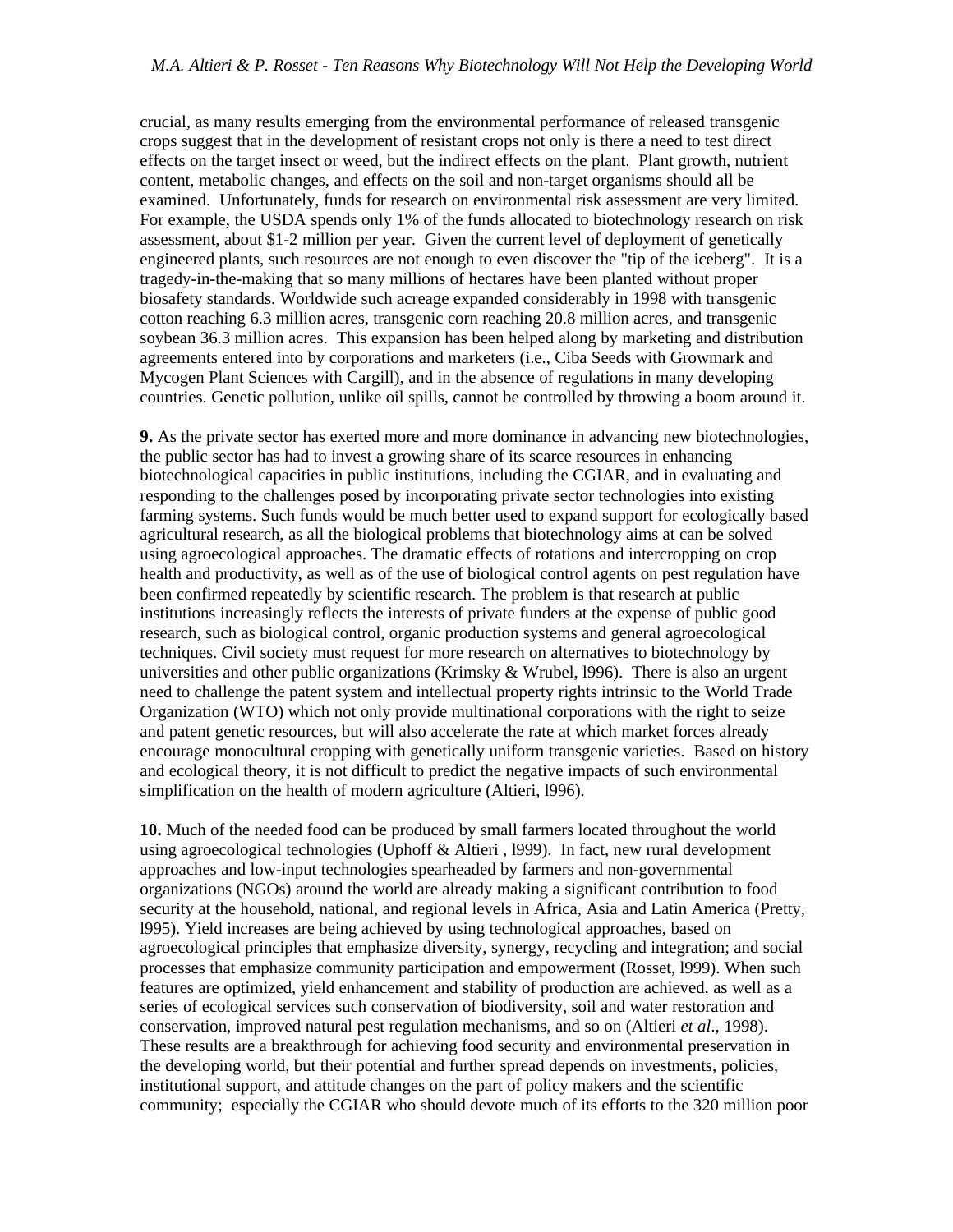farmers living in marginal environments. Failure to promote such people-centered agricultural research and development due to the diversion of funds and expertise towards biotechnology will forego an historical opportunity to raise agricultural productivity in economically viable, environmentally benign, and socially uplifting ways.

## **References**

- Alstad, D.N. and Andow, D.A. (1995). Managing the evolution of insect resistance to transgenic plants. Science, 268, 1894-1896.
- Altieri, M.A. (1994). Biodiversity and pest management in agroecosystems. New York: Haworth Press.
- Altieri, M.A. (1996). Agroecology: the science of sustainable agriculture. Boulder CO: Westview Press.
- Altieri, M.A., Rosset, P., and Thrupp, L.A. (1998). The potential of agroecology to combat hunger in the developing world (2020 Brief No.55). International Food Policy Research Institute, Washington, DC.
- Benbrook, C. (l999). World food system challenges and opportunities: GMOs, biodiversity and lessons from America's heartland. Unpublished manuscript.
- Busch, L., Lacey, W.B., Burkhardt, J., and Lacey, L. (1990). Plants, power and profit. Oxford, England: Basil Blackwell.
- Casper, R. and Landsmann, J. (1992). The biosafety results of field tests of genetically modified plants and microorganisms. P.K. Landers (ed.), Proceedings of the Second International Symposium Goslar, pp. 89-97, Germany.
- Donnegan, K.K., Palm, C.J., Fieland, V.J., Porteous, L.A., Ganis, L.M., Scheller, D.L. and Seidler, R.J. (1995). Changes in levels, species, and DNA fingerprints of soil micro organisms associated with cotton expressing the Bacillus thuringiensis var. Kurstaki endotoxin. Applied Soil Ecology, 2, 111-124.
- Duke, S.O. (1996). Herbicide resistant crops: agricultural, environmental, economic, regulatory, and technical aspects. Boca Raton: Lewis Publishers.
- Goldberg, R.J. (1992). Environmental concerns with the development of herbicidetolerant plants. Weed Technology, 6, 647-652.
- Gould, F. (1994). Potential and problems with high-dose strategies for pesticidal engineered crops. Biocontrol Science and Technology, 4, 451-461.
- Hilbeck, A., Baumgartner, M., Fried, P.M., and Bigler, F. (1998). Effects of transgenic Bacillus thuringiensis corn fed prey on mortality and development time of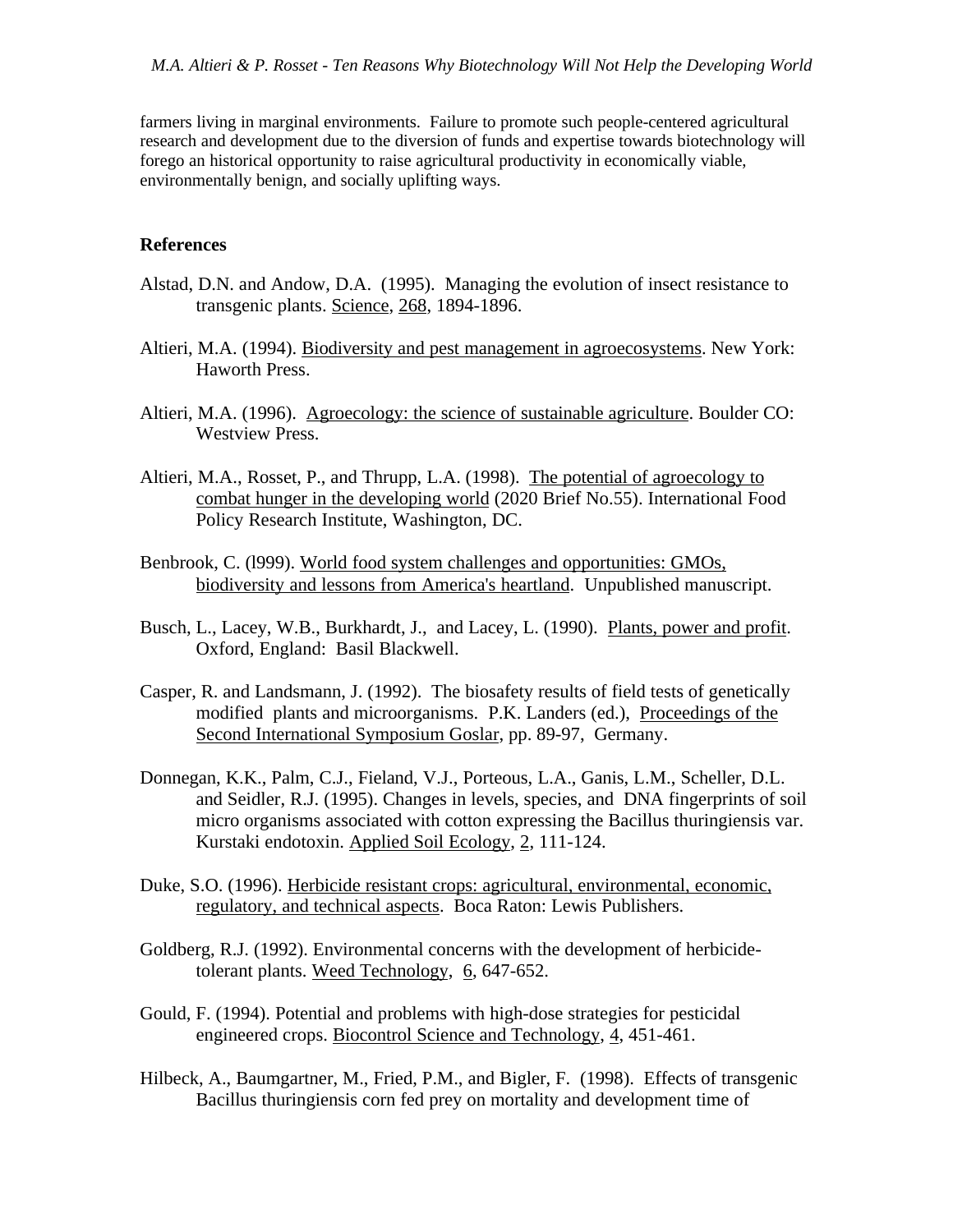immature Chrysoperla carnea Neuroptera: Chrysopidae. Environmental Entomology, 27, 460-487.

- Hobbelink, H. (1991). Biotechnology and the future of world agriculture. London: Zed Books, Ltd.
- Holt, J.S. and Le Baron, H.M. (1990). Significance and distribution of herbicide resistance. Weed Technology, 4, 141-149.
- James, C. (1997). Global status of transgenic crops in 1997 (ISAAA Briefs No. 5.). Ithaca,NY: International Service for the Acquisition of Agri-Biotech Application (ISAAA). Available on the World Wide Web: http://www.isaaa.org/frbrief5.htm.
- Kendall, H.W., Beachy, R., Eismer, T., Gould, F., Herdt, R., Ravon, P.H., Schell, J. and Swaminathan, M.S. (1997). Bioengineering of crops (Report of the World Bank Panel on Transgenic Crops, pp.1-30). Washington DC: World Bank.
- Kennedy, G.G. and Whalon, M.E. (1995). Managing pest tresistance to Bacillus thuringiensis endotoxins: constraints and incentives to implementation. Journal of Economic Entomology, 88, 454-460.
- Kjellsson, G. and Simonsen, V. (1994). Methods for risk assessment of transgenic plants. Basil, Germany: Birkhauser Verlag.
- Krimsky, S. and Wrubel, R.P. (1996). agricultural biotechnology and the environment: science, policy and social issues. Urbana, IL: University of Illinois Press.
- Lappe, F.M., Collins, J., and Rosset, P. (1998). World hunger: twelve myths. New York: Grove Press.
- Lappe, M and Bailey, B. (l998). Against the grain: biotechnology and the corporate takeover of food. Monroe, Maine: Common Courage Press.
- Liu, Y.B., Tabashnik, B.E., Dennehy, T.J., Patin, A.L., and Bartlett A.C. (1999). Development time and resistance to Bt crops. Nature, 400, 519.
- Losey, J.J.E., Rayor, L.S. and Carter, M.E. (1999). Transgenic pollen harms monarch larvae. Nature, 399, 214.
- Lutman, P.J.W. (1999). (Ed.). Gene flow and agriculture: relevance for transgenic crops. British Crop Protection Council Symposium Proceedings, 72, 43-64.
- Mallet, J. and Porter, P. (1992). Preventing insect adaptations to insect resistant crops: are seed mixtures or refugia the best strategy? Proceedings of the Royal Society of London Series B Biology Science, 250, 165-169.